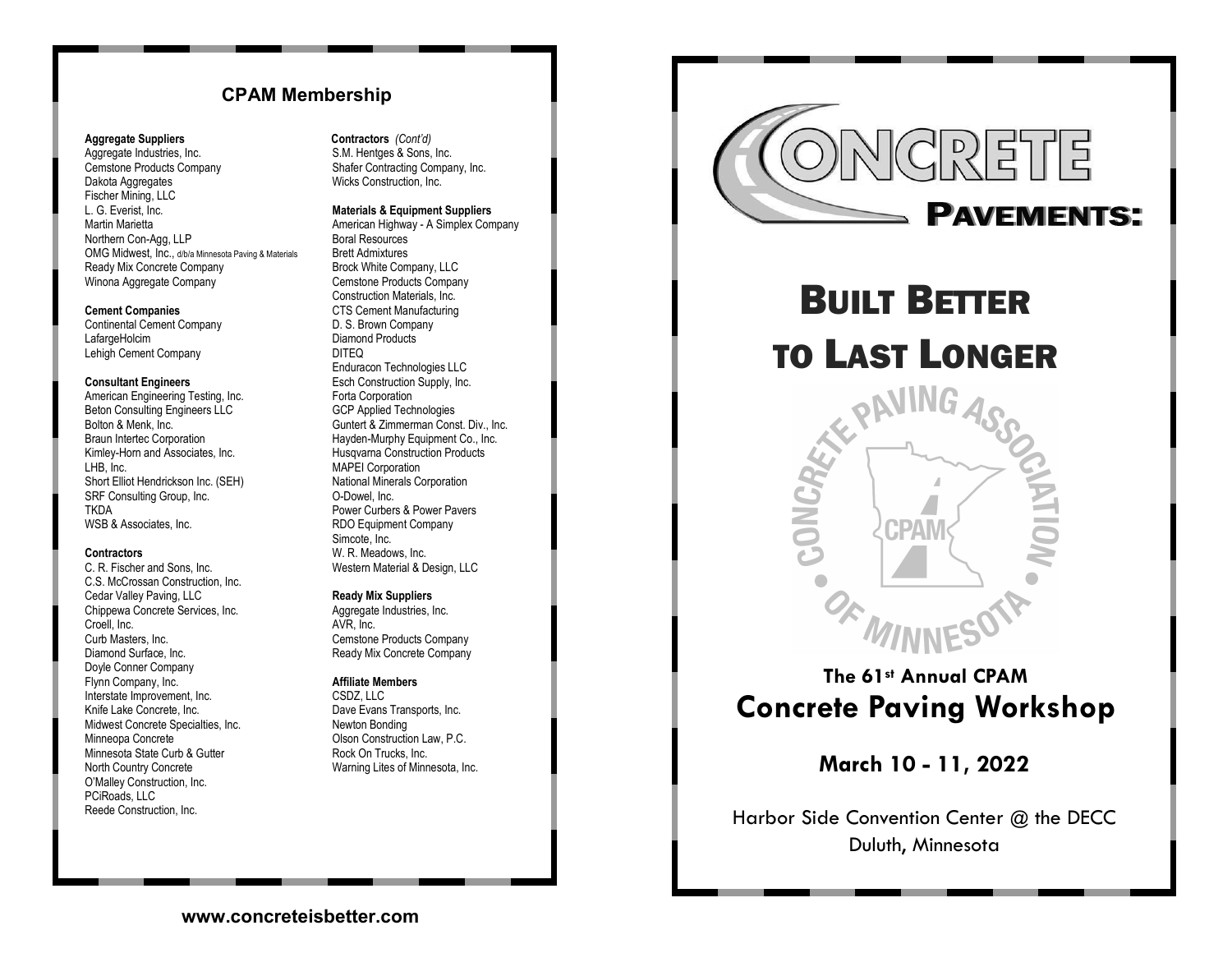### **CONCRETE PAVING ASSOCIATION OF MINNESOTA**

## **2022 BOARD OF DIRECTORS**

**President** Mark Bintzler<br>**Vice President** Todd Callahan **Vice President** Todd Calla<br>**Secretary** Joe Oster **Secretary Treasurer** Mark Brinkman **Past President** Troy Vrieze

**Directors**

Sarah Bazey Bill Carlson Todd Christopherson Sam Gramling Duane Jaeb Terry Kraemer John Lee Joe Miessen Greg Pelkey Steve Rentz Tom Schmitt Steve Steinmetz

## **2022 ANNUAL CONCRETE PAVING WORKSHOP PLANNING COMMITTEE**

Tom Burnham, MnDOT John Cunningham, ARM Rob Golish, MnDOT Paul Johns, MnDOT Kevin Kosobud, MnDOT Dan Labo, CPAM Maria Masten, MnDOT Tom Ravn, MnDOT Dave Rettner, AET Mike Rief, WSB Curt Turgeon, MnDOT Joel Ulring, MnDOT Matt Zeller, CPAM

| <b>CPAM Past Presidents</b> |                           |      |                               |  |  |  |
|-----------------------------|---------------------------|------|-------------------------------|--|--|--|
| 2021                        | <b>Troy Vrieze</b>        | 1989 | John Roudebush                |  |  |  |
| 2020                        | Terry Kraemer             | 1988 | Arnie Laingen                 |  |  |  |
| 2019                        | Sarah Bazey               | 1987 | Bob Egan                      |  |  |  |
| 2018                        | <b>Todd Callahan</b>      | 1986 | Arnie Laingen                 |  |  |  |
| 2017                        | Sam Gramling              | 1985 | Eno Olson                     |  |  |  |
| 2016                        | <b>Troy Vrieze</b>        | 1984 | Gerald Ingman                 |  |  |  |
| 2015                        | Mark Brinkman             | 1983 | Al Burress                    |  |  |  |
| 2014                        | <b>Steve Steinmetz</b>    | 1982 | Ed Egan                       |  |  |  |
| 2013                        | Greg Pelkey               | 1981 | Don Hass                      |  |  |  |
| 2012                        | Mark Bintzler             | 1980 | Ed Egan                       |  |  |  |
| 2011                        | Sarah Bazey               | 1979 | Wynn Binger                   |  |  |  |
| 2010                        | Terry Kraemer             | 1978 | Mike McGray                   |  |  |  |
| 2009                        | <b>Steve Gerster</b>      | 1977 | Eno Olson                     |  |  |  |
| 2008                        | Greg Pelkey               | 1976 | Gerald Ingman                 |  |  |  |
| 2007                        | <b>Darrell Stahlecker</b> | 1975 | J. W. (Jim) Barrett           |  |  |  |
| 2006                        | Mark Brinkman             | 1974 | Dean Schluter                 |  |  |  |
| 2005                        | <b>Greg Pelkey</b>        | 1973 | Jim Gothmann / Andrew Kraemer |  |  |  |
| 2004                        | <b>Steve Gerster</b>      | 1972 | Jim Gothmann                  |  |  |  |
| 2003                        | Sarah Stehly              | 1971 | E. Jim Fuller                 |  |  |  |
| 2002                        | Ken Hoffman               | 1970 | Ralph Brown                   |  |  |  |
| 2001                        | Mark Bintzler             | 1969 | Steve B. Woodrich             |  |  |  |
| 2000                        | Greg Pelkey               | 1968 | Russell H. Swanson            |  |  |  |
| 1999                        | John Ericson              | 1967 | Abe H. Johnson                |  |  |  |
| 1998                        | <b>Steve Gerster</b>      | 1966 | Dean C. Johnson               |  |  |  |
| 1997                        | Greg Pelkey               | 1965 | Calvin H. Gould               |  |  |  |
| 1996                        | <b>Curt Fischer</b>       | 1964 | William R. Parmeter           |  |  |  |
| 1995                        | Gerald Ingman             | 1963 | John A. Woodhall, Jr.         |  |  |  |
| 1994                        | Eno Olson                 | 1962 | Donald McCree                 |  |  |  |
| 1993                        | Ken Hoffman               | 1961 | George A. Mowry               |  |  |  |
| 1992                        | <b>Bill Francis</b>       | 1960 | P.E. Maxwell                  |  |  |  |
| 1991                        | Gerald Ingman             | 1959 | Warren B. Woodrich            |  |  |  |
| 1990                        | Eno Olson                 |      |                               |  |  |  |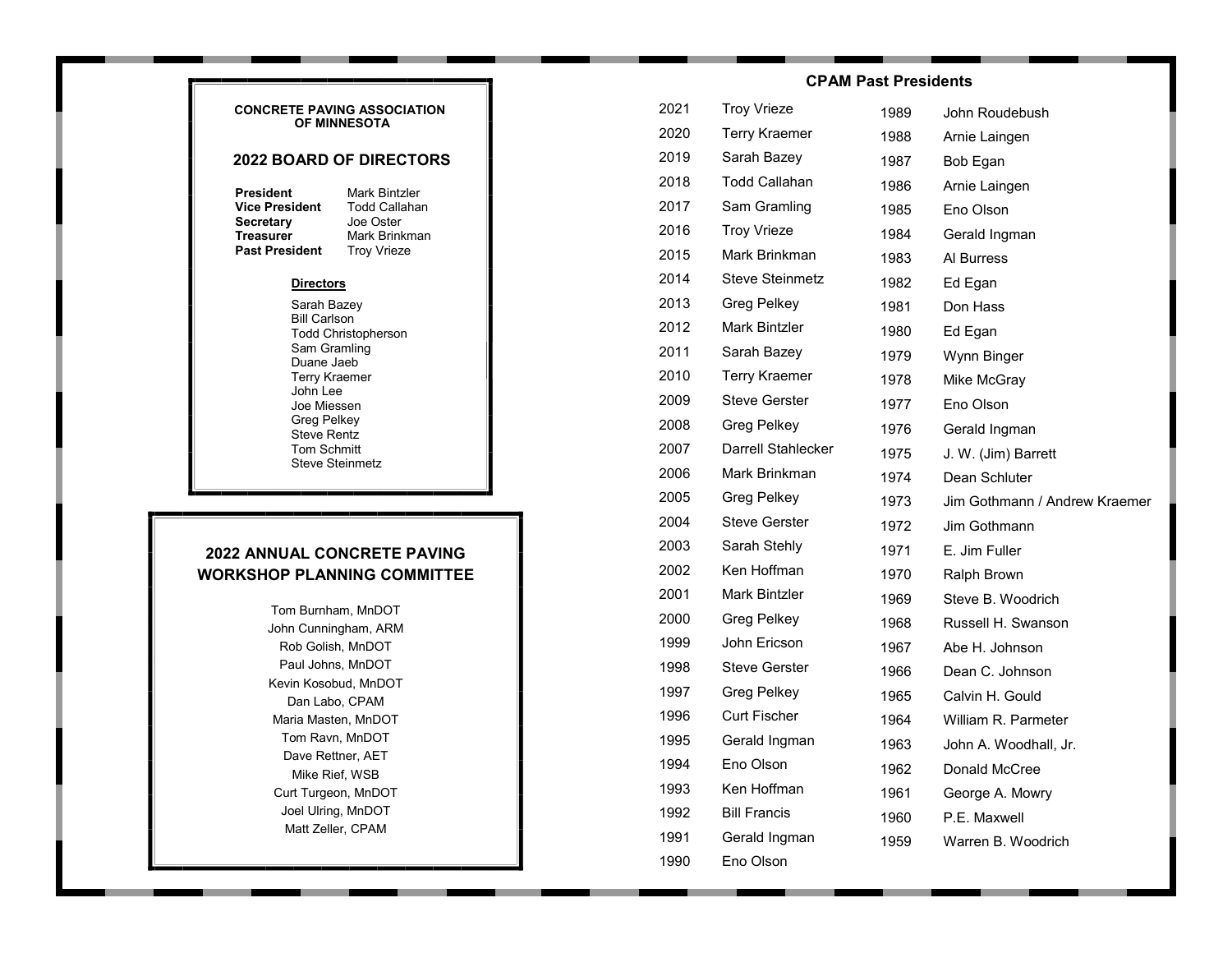|         | Thursday, March 10, 2022                                                                                                                                                                            |                    | Thursday, March 10, 2022 (Cont'd)                                                                                                                                                                                                                                        |
|---------|-----------------------------------------------------------------------------------------------------------------------------------------------------------------------------------------------------|--------------------|--------------------------------------------------------------------------------------------------------------------------------------------------------------------------------------------------------------------------------------------------------------------------|
| 8:30 AM | Registration and General Assembly                                                                                                                                                                   | 3:00 PM            | Session 3                                                                                                                                                                                                                                                                |
| 9:30 AM | <b>Welcome and Opening Remarks</b><br><b>TBD</b>                                                                                                                                                    |                    | Moderator: Dan Labo, PE, Concrete Paving Association of Minnesota<br>Developing a Concrete Pavement Restoration (CPR) Project<br>John Roberts, Executive Director, International Grooving & Grinding Assoc.                                                              |
| 9:45 AM | <b>Session 1</b><br>Moderator: Todd Johnson, LafargeHolcim<br>Defective Project Designs: Are Contractor's Responsible?<br>Jake Fischer, Olson Construction Law<br>How Long Does a UBOL Really Last? |                    | <b>Contractor Panel:</b><br>Gordon "Gordy" Bruhn, Concrete Senior Engineering Specialist, MnDOT<br>Al Adamek, President, Diamond Surface, Inc.<br>Sam Gramling, President / CEO, Interstate Improvement, Inc.<br>Todd Callahan, Concrete Division Manager, PCiRoads, LLC |
|         | Bernard Izevbekhai, PE, Ph.D., Research Operations Engineer, MnDOT<br>Twin Ports Interchange: What a Can of Worms<br>Patrick Huston, PE, Assistant District Engineer - Major Projects, MnDOT Duluth | 4:30 PM<br>5:00 PM | <b>END OF THURSDAY WORKSHOP SESSIONS</b><br>PHOTOS OF AWARD RECIPIENTS (Schedule at Reception Desk)<br>Harbor Side Ballroom - Level 3                                                                                                                                    |
| 12 Noon | (Harbor Side Ballroom - Level 3)<br><b>LUNCH</b>                                                                                                                                                    | 6:00 PM            | PRESIDENT'S RECEPTION - NAME TAGS REQUIRED<br>Complimentary Drinks & Hors d'Oeuvres - Open to All Registrants                                                                                                                                                            |
| 1:00 PM | Session 2<br>Moderator: Mark Bintzler, Aggregate Industries, Inc.                                                                                                                                   |                    | Harbor Side Ballroom Lobby - Level 3                                                                                                                                                                                                                                     |
|         | Living Your "Why"<br>Hanna Jorgenson, Keynote Speaker                                                                                                                                               | 7:00 PM            | AWARDS BANQUET - NAME TAGS REQUIRED<br>Harbor Side Ballroom - Level 3                                                                                                                                                                                                    |



 *Public Speaker / Cancer Survivor / Athlete*

[www.hannajorgenson.com](https://hannamariehughes.com/)